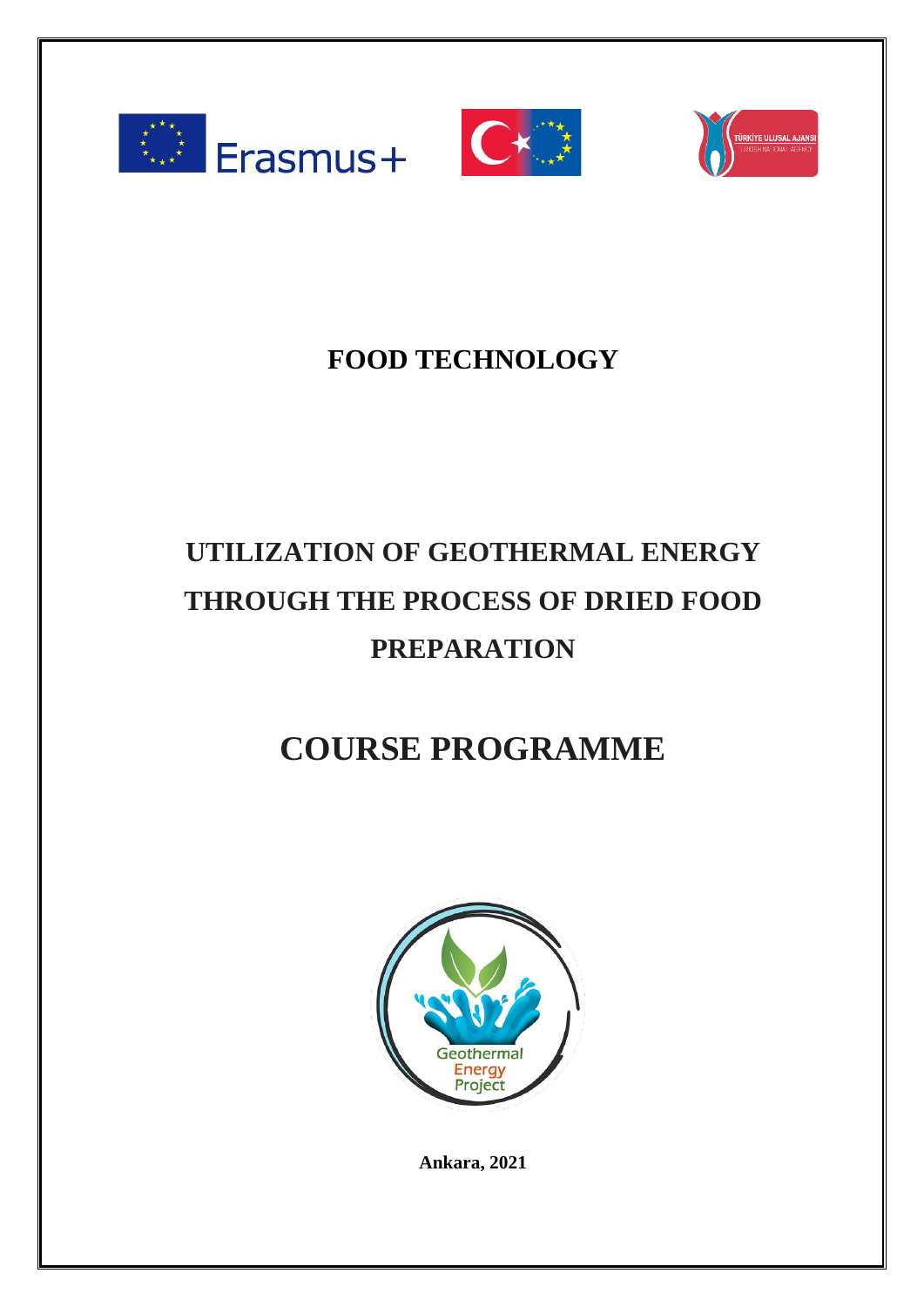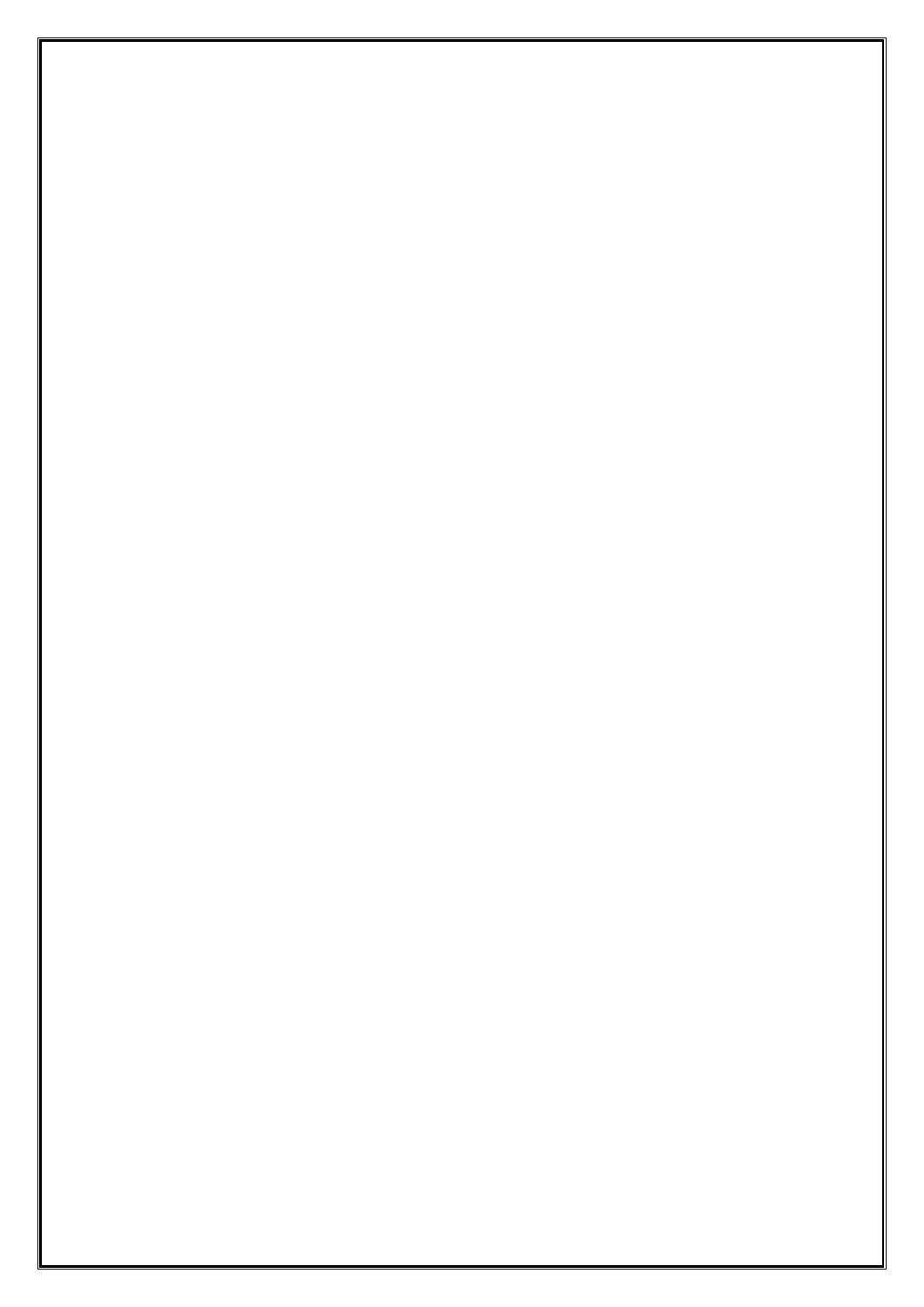#### **INDEX**

**NAME OF PROGRAMME ……………………..…….…………………………………………….. 1. BASIS 1. ENTRANCE REQUIREMENTS 1. QUALIFICATIONS OF TRAINERS 1. OBJECTIVES 2. COMMENTS ON THE IMPLEMENTATION OF THE PROGRAMME 2. CREDITS 3. DURATION AND CONTENTS 3. COURSE MODULES AND TIMETABLE 3. GUIDELINES RELATED TO ASSESMENT AND EVALUATION 5. EDUCATIONAL TOOLS AND MATERIALS 5. CERTIFICATION 6.**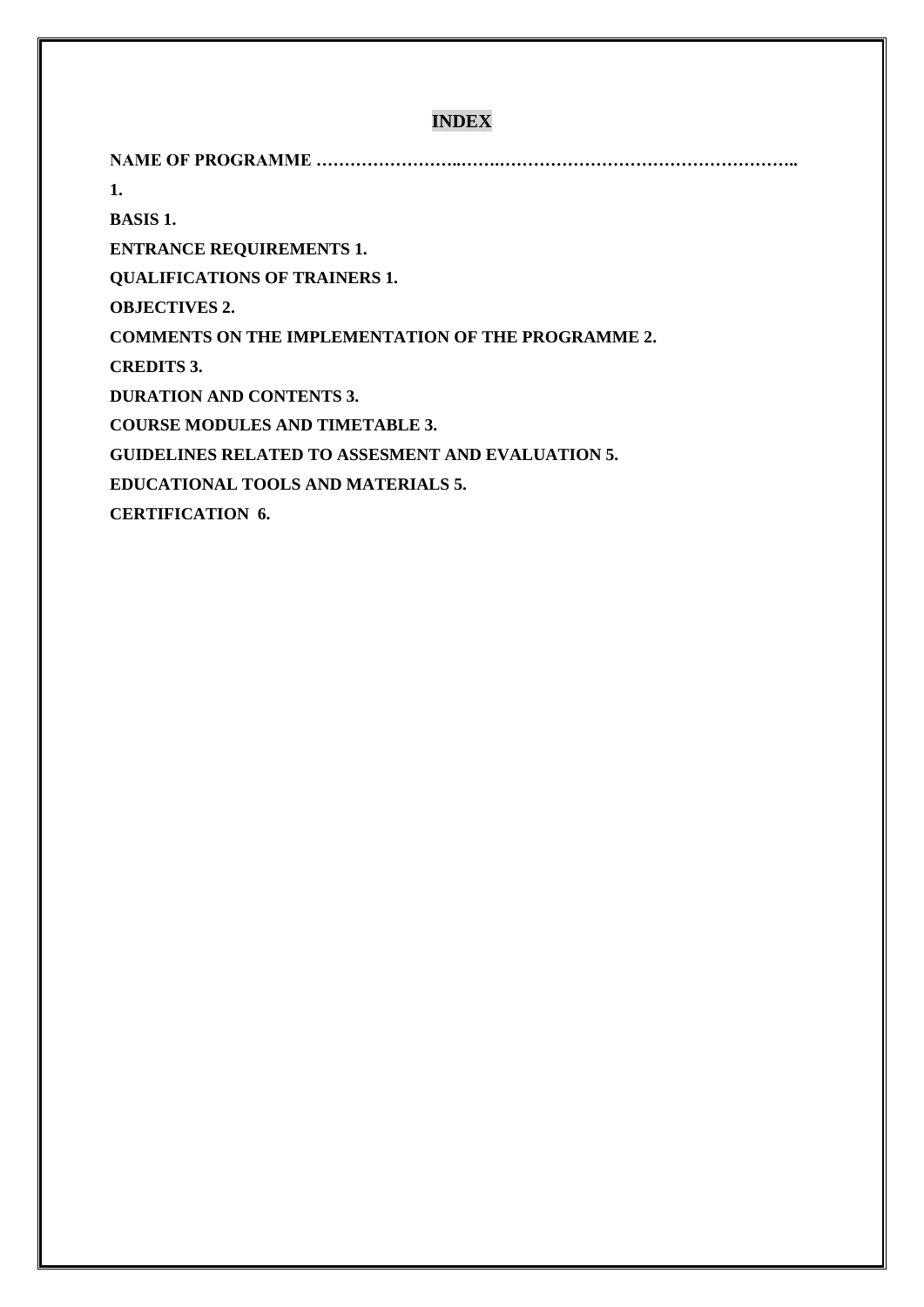## **NAME OF PROGRAMME**

Utilization of geothermal energy through the process of dried food preparation

## **BASIS**

- **1.** National Education Fundamental Law of 1739 published in official gazette number 14574 on 24.06.1973,
- **2.** Ministry of National Education's Directorate of Lifelong Learning regulation published in official gazette number 30388 on 11.04.2018,
- **3.** Non-formal Education Institutions' Framework Course Programme which was accepted by Turkish Board of Education dated 20.04.2016 and numbered 19,
- **4.** Turkish Board of Education's decision dated 17.07.2017 and numbered 104 " Weekly Course Schedule and Framework Education Programmes regarding 53 Departments of Vocational Technical Anatolian High Schools",
- **5.** Regulation regarding Amendment on Procedures and Principles of Workers Health and Safety Education published on offical gazette dated 24.05.2018 and numbered 30430.

## **ENTRANCE REQUIREMENTS**

- 1. Being literate
- 2. Over age 13

3. Having competence in order to execute predicted basic skills (physical, psychomotor) by the course programme.

## **QUALIFICATIONS OF TRAINERS**

Trainers shall be appointed in accordance with the below order of priority;

- **1.** Having Food Technology education on "Teaching Fields, Table of Assigning and Teaching Principles" published by Turkish Education Board and preferably with industry experience;
	- a- Appointed as branch teacher,
	- b- Retired branch teachers,
	- c- Qualified to be appointed as branch teachers,
- **2.** Academic member/members with regards to food technology branch
- **3.** Authorized graduates of higher education or faculties on Food Technology education about "Teaching Fields, Table of Assigning and Teaching Principles" published by Turkish Education Board,
- **4.** Being graduated with associate degree from food technology and proving at least 1 year of occupational experience,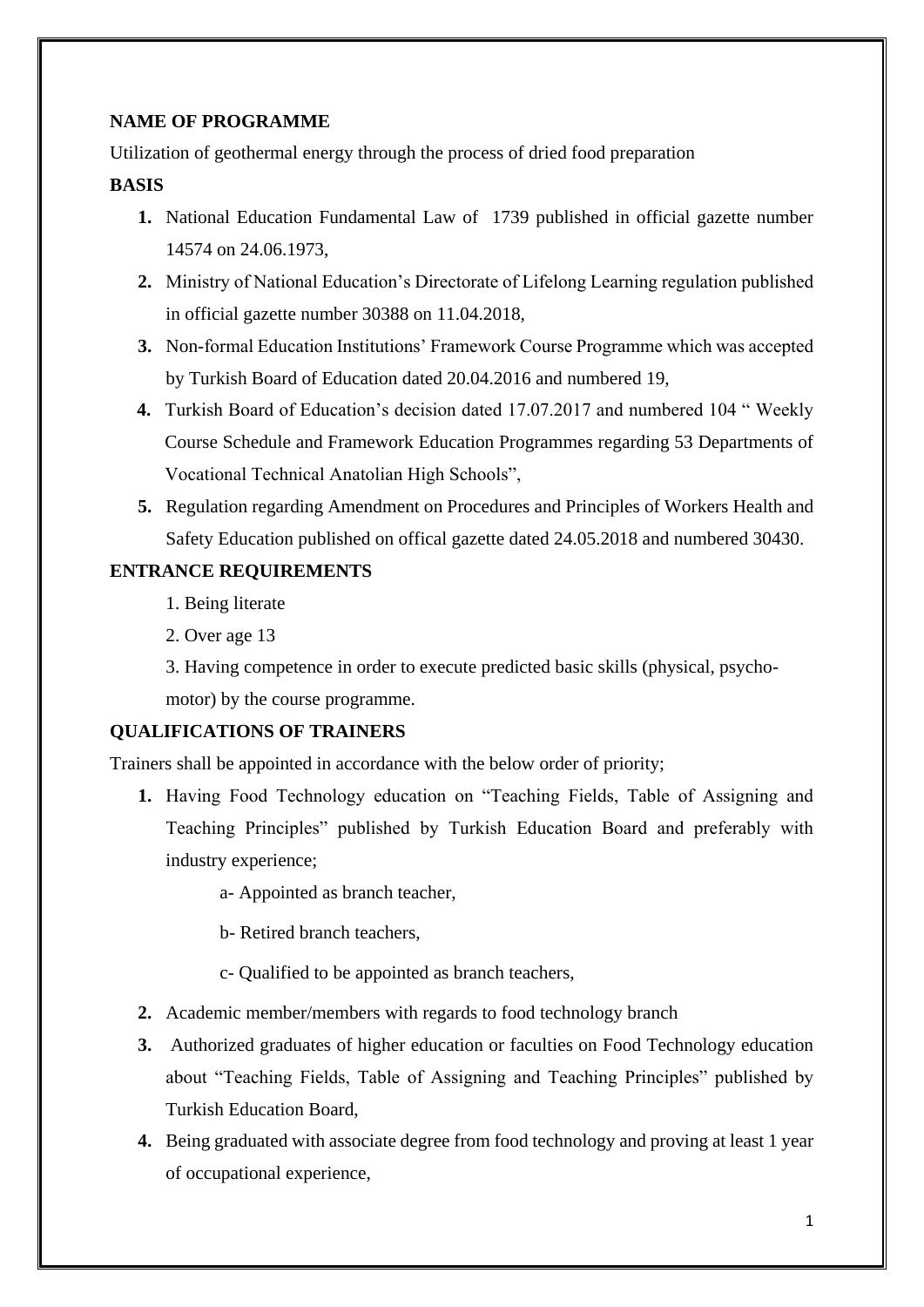- **5.** Graduated from Food Technology Occupational and Technical secondary schools or having educated on at least fourth degree on this branch with provision of at least 3 years of occupational experience.
- **6.** Those with know-how on Dehydrated food manufacture regardless of education degree shall be appointed as trainers.

#### **OBJECTIVES**

The indvidual who completes Utilization of Geothermal Energy Through the Process of Dehydrated Food Preparation is expected to: Have basic information on occupational health and safety,

- **1.**
- **2.** At geothermal food dehydration facilities,
- **3.** Provide food, work environment and equipment hygiene in accordance with the national and international regulations where mass production of dried food,
- **4.** Prepare necessary tools, equipment and materials for the production of dried food manufacturing,
- **5.** Be able to dehydrate food proper materials and methods,
- **6.** Preserve and protect dried food under proper conditions.

#### **COMMENTS ON THE IMPLEMENTATION OF THE PROGRAMME**

- **1.** The aim of the individuals who completes the course programme of Utilization of Geothermal Energy Through the Process of Dehydrated Food Preparation, is to have know-how and skills on Utilization of Geothermal Energy Through the Process of Dehydrated Food Preparation by taking occupational health and safety measures.
- **2.** The programme shall be executed mainly by using professional competence method and techniques. Among the educational approaches of expression, question and answer group study, brain storming, discussion, research, problem solving, demonstration and implementation, performing; Proper group/individual education method and techniques shall be applied.
- **3.** Course programme has been prepared in cooperation with the Ministry of National Education's specialists, branch teachers and branch specialists.
- **4.** The programme is performed within education institutions by Directorate of Lifelong Learning or other appropriate environments by other organizations.
- **5.** When necessary, labor market's education opportunities may be utilized for the execution of the programme.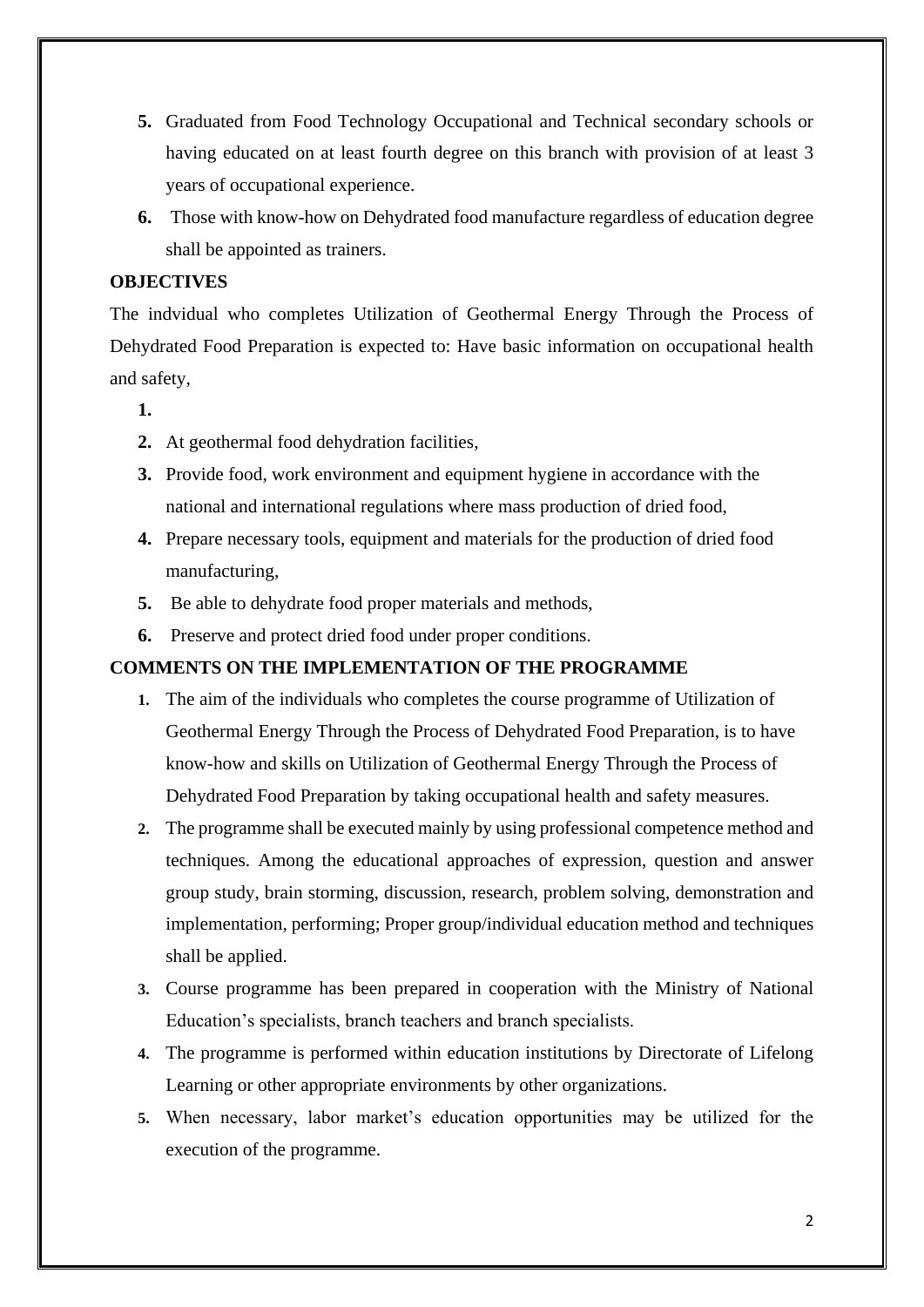**6.** It has been aimed to provide and improve below mentioned merits for the attending individuals by targets, content and achievments of Utilization of Geothermal Energy Through the Process of Dehydrated Food Prepartation programme.

| <b>VALUES</b>          |
|------------------------|
| <b>Following Rules</b> |
| Patience               |
| Responsibility         |
| Contribution           |
| Diligence              |

## **CREDITS**

In accordance with "Vocational and Technical Education Credit Principles" accepted on 29.11.2013 numbered 135 by Turkish Board of Education, those who successfully complete the course is provided 8 (eight) credits.

## **DURATION AND CONTENTS**

Course programme shall be planned to be maximum 8 periods per day. Course total duration is 146 periods. Trainers determine the theoric and application durations.

## **MODULES AND SCHEDULE FOR THE UTILIZATION OF GEOTHERMAL ENERGY THROUGH THE PROCESS OF DRIED FOOD PREPARATION COURSE**

| <b>MODULE NAME</b>                                                                                                                             | <b>ACHIEVEMENT</b>                                                                                                                     | <b>LEARNING ACHIEVEMENTS</b>                                                                                                                                                                                                                                                                                                                                           | <b>DURA</b><br>TI<br>ON |
|------------------------------------------------------------------------------------------------------------------------------------------------|----------------------------------------------------------------------------------------------------------------------------------------|------------------------------------------------------------------------------------------------------------------------------------------------------------------------------------------------------------------------------------------------------------------------------------------------------------------------------------------------------------------------|-------------------------|
| <b>Occupational Health</b><br>and Safety of<br><b>Workers</b>                                                                                  | Equipped to<br>implement<br>occupational health<br>and safety principles.                                                              | Explains the purpose and<br>importance of occupational<br>health and safety.<br>Recognizes the prevention<br>methods of occupational<br>accidents and diseases, and<br>takes necessary measures.<br>Takes necessary precautions<br>$\bullet$<br>against the risks that may arise<br>from hazards.<br>Takes necessary precautions in<br>$\bullet$<br>case of emergency. | 8                       |
| <b>Utilization of</b><br><b>Geothermal Energy</b><br><b>Through the Process</b><br>of Dried Food<br><b>Preparation and its</b><br>significance | Comprehends the<br>Utilization of<br>Geothermal Energy<br>Through the Process<br>of dried Food<br>Preparation and its<br>significance. | Prepares a file by collecting<br>$\bullet$<br>written and visual documents<br>related to fields of usage for<br>geothermal energy resources.<br>Prepares a file by collecting<br>$\bullet$<br>written and visual documents<br>related to fields of usage for                                                                                                           | 12                      |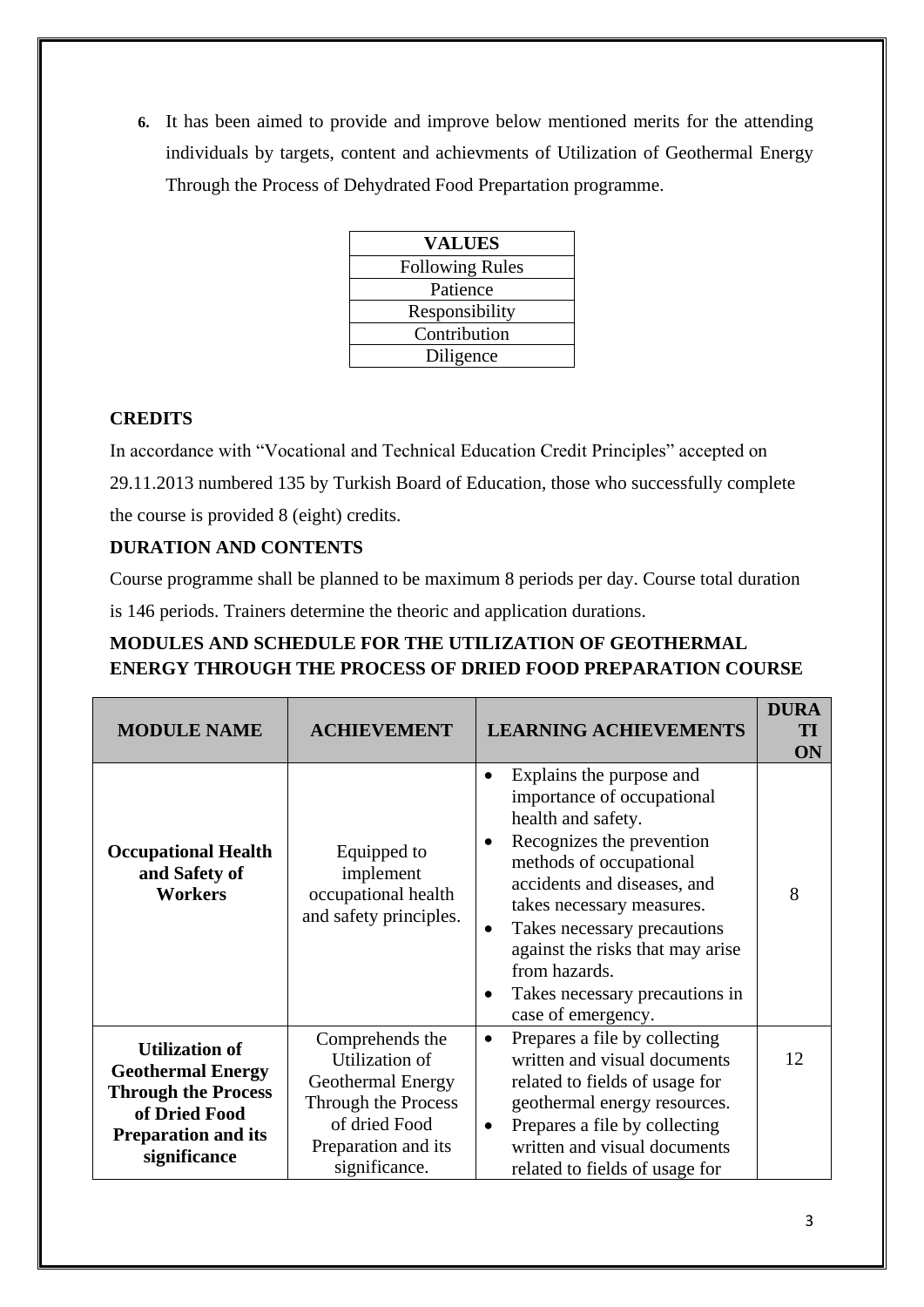|                                                                                                |                                                                                                   | geothermal energy resources in<br>the world and in Turkey.<br>Prepares a file by collecting<br>$\bullet$<br>written and visual documents<br>related to facilities using<br>geothermal energy resources<br>for food dehydration. |    |
|------------------------------------------------------------------------------------------------|---------------------------------------------------------------------------------------------------|---------------------------------------------------------------------------------------------------------------------------------------------------------------------------------------------------------------------------------|----|
| <b>Dehydration Methods</b>                                                                     | Recognizes<br>dehydration methods.                                                                | Recognizes<br>dehydration<br>$\bullet$<br>methods.<br>Distinguishes drying methods in<br>accordance with food.                                                                                                                  | 18 |
| <b>Dryer types</b>                                                                             | Recognizes dryer<br>types.                                                                        | Recognizes dryer types used in<br>geothermal dehydration<br>facilities.<br>Operates dryer types used in<br>geothermal dehydration<br>facilities.<br>Recognizes dryers used in<br>geothermal dehydration<br>facilities.          | 18 |
| <b>Necessary</b><br>qualifications for the<br>food to be dried                                 | Recognizes necessary<br>qualifications for the<br>food to be dried and is<br>equipped to perform. | Recognizes necessary<br>$\bullet$<br>qualifications for the food to be<br>dried.<br>Recognizes food to be dried.<br>$\bullet$<br>Distinguishes necessary<br>qualifications for food.                                            | 6  |
| <b>Pre-treatment of food</b><br>dehydration                                                    | Recognizes pre-<br>treatment for the food<br>to be dried and is<br>equipped to perform.           | Recognizes pre-treatment for<br>food.<br>Recognizes sequence of pre-<br>treatment.<br>Is able to prime pre-treated<br>food for dehydration.                                                                                     | 18 |
| <b>Determination of</b><br>temperature and<br>duration in<br>accordance with the<br>food types | Is equipped to regulate<br>temperature and<br>duration in accordance<br>with food types.          | Determines the temperature to<br>be applied.<br>Determines the drying period.                                                                                                                                                   | 6  |
| <b>Practicing</b><br>dehydration methods                                                       | Is equipped to perform<br>food dehydration.                                                       | Recognizes how to prepare pre-<br>treated products for production.<br>Prepares dryer.<br>$\bullet$<br>Recognizes how to insert food<br>into dryer.                                                                              | 36 |
| <b>Final process of dried</b><br>food                                                          | Recognizes process<br>for the dried food and<br>is equipped to<br>perform.                        | Prepares dried food for<br>packing.<br>Recognizes how to pack dried<br>food.<br>Performs packing.                                                                                                                               | 18 |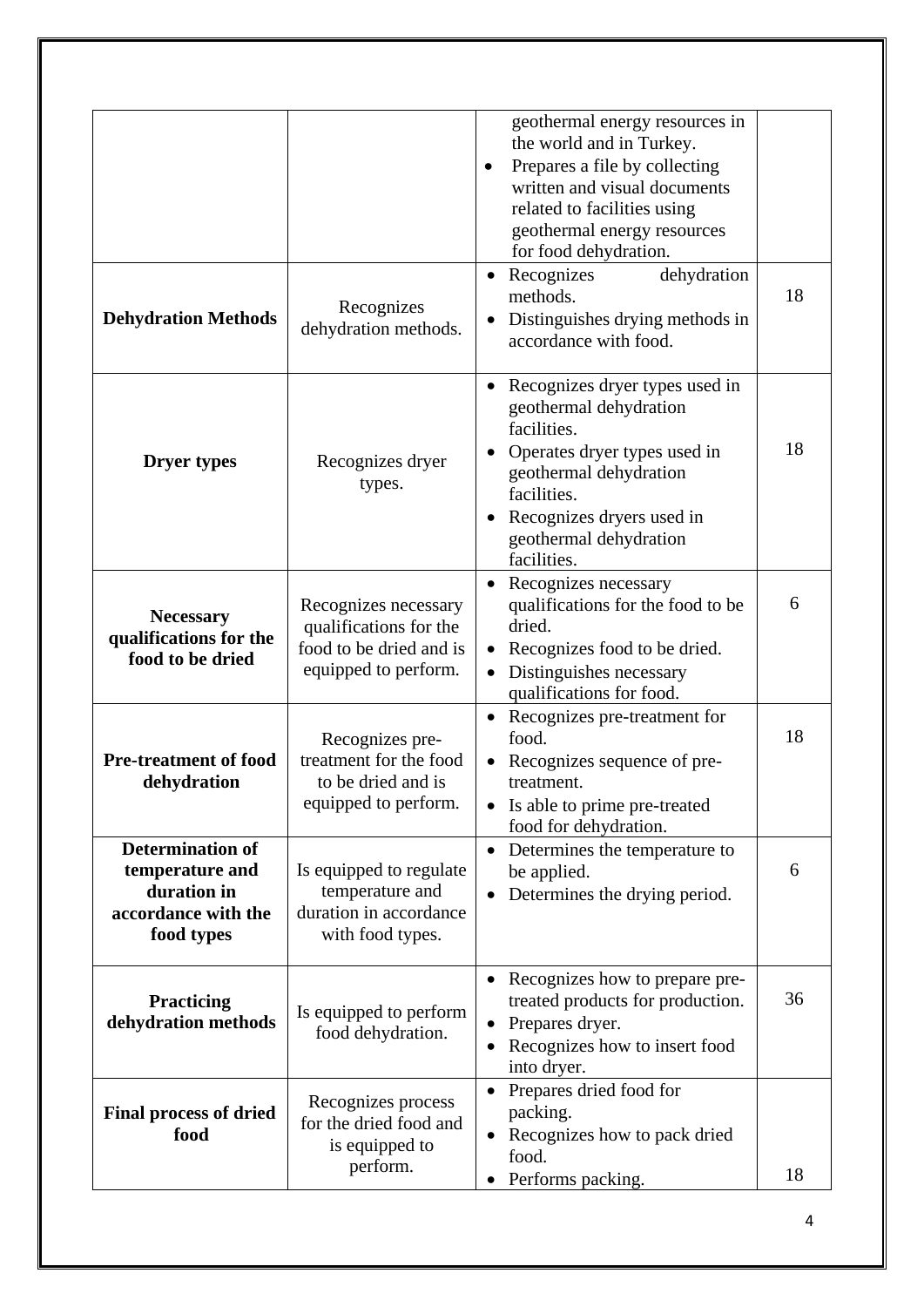|                                        |                                                  | Is able to classify and store<br>packed products.             |  |  |
|----------------------------------------|--------------------------------------------------|---------------------------------------------------------------|--|--|
| <b>Evaluation of drying</b><br>process | Is equipped to<br>evaluate drying<br>activities. | • Is able to perform evaluation at<br>the end of dehydration. |  |  |
| <b>TOTAL COURSE DURATION (Period)</b>  |                                                  |                                                               |  |  |

#### **GUIDELINES RELATED TO ASSESMENT AND EVALUATION**

- **1.** Evaluation shall be performed at the end of each module.
- **2.** Success criteria shall be explained in terms of information, skills and competence.
- **3.** Assessment and evaluation process shall be compatible with the targets and achievements of the course.
- **4.** In accordance with the Non-Formal Education Institute Regulations,
	- All learning activities performed by trainee himself/herself,
	- Exams depending on the performance of trainee,
	- Written exams performed at the end of the course, 100 Shall be evaluated on the scale of 100 (one hundred) points.
- **5.** Evaluation shall be executed by the trainer in accordance with written, oral, applied exams, and/or homework-projects if available. During grading, the gravity of theoretical and applied proportion shall be determined by the trainer with regards to specifications of course programme. The score of the lesson evaluated by multiple assessment types shall be defined by the arithmetical average of assessments. This score or mark is considered to be the success score or mark.
- **6.** Information technology may be used to asses and evaluate in accordance with the feature of the programmes.
- **7.** Some evaluations are performed according to applicable situations where course attendees may experience health issues or physical disabilities.

#### **EDUCATIONAL TOOLS AND MATERIALS**

Within the process of programme implementation;

- **1.** Materials published by the Ministry of Education shall be used as textbook.
- **2.** When reference books, individual learning materials are not available, lecture notes prepared by teacher/trainer shall be used.
- **3.** It is significant for the source tools and materials to comply with the qualifications of education, method and techniques.